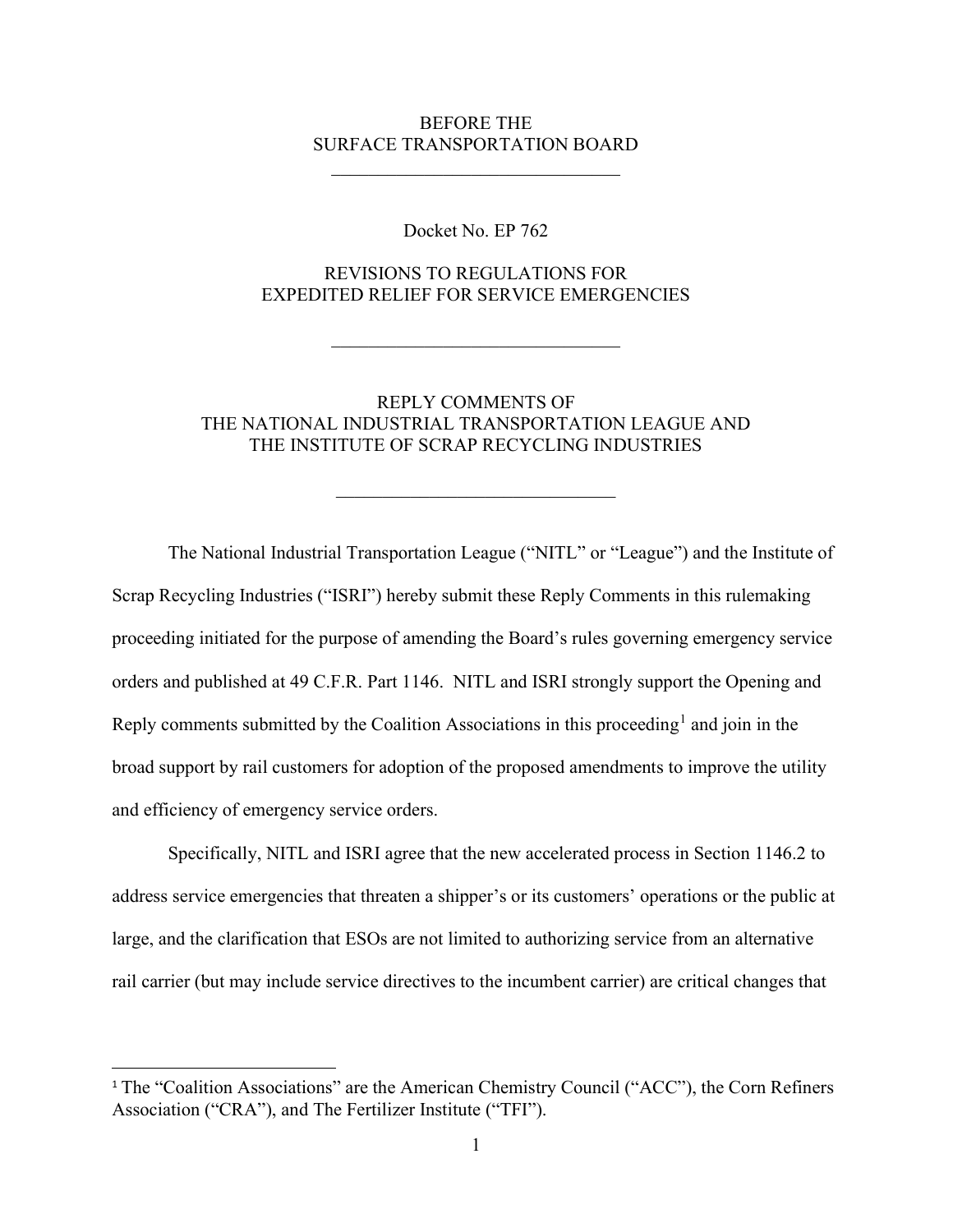will enhance the usefulness of the rules. Additionally, where alternative service is an appropriate remedy for a service emergency, the proposed change that shippers need only identify an alternative carrier rather than secure an advance service commitment from the alternative carrier is essential to enhancing the utility of the potential ESO remedy. This is because this change recognizes that securing an up-front commitment from the alternative carrier is too time consuming and alternative carriers may not be incentivized commercially to make such a commitment for a short-term service opportunity involving limited volumes. Indeed, NITL participated in prior ex parte meetings with Board members regarding options for enhancing the Board's emergency service rules and advocated for similar changes at that time.

NITL and ISRI also agree with the Coalition Associations' tempered enthusiasm based on the reality that the proposed amendments are not likely to serve as a panacea for all types of service challenges. This is especially the case where an award of trackage rights would offer the best solution but involve other operational complications, or when severe first mile-last mile problems occur but an alternative route or carrier is not available. The rules also do not address potential disagreements between incumbent and alternative carriers, as well as responsibility for additional costs that may be incurred to implement an ESO, which may hinder their efficient implementation.

Accordingly, NITL and ISRI whole-heartedly agree with the Coalition Associations that the strongest incentive for incumbent railroads to improve rail service would result from increasing rail-to-rail competition. Competition and the risk of losing traffic to an alternative carrier that can perform more reliably would drive incumbent carriers to become more customerfocused and to make investments that are lacking in today's highly concentrated rail environment. Thus, the Board should continue its efforts to complete and even expedite its

2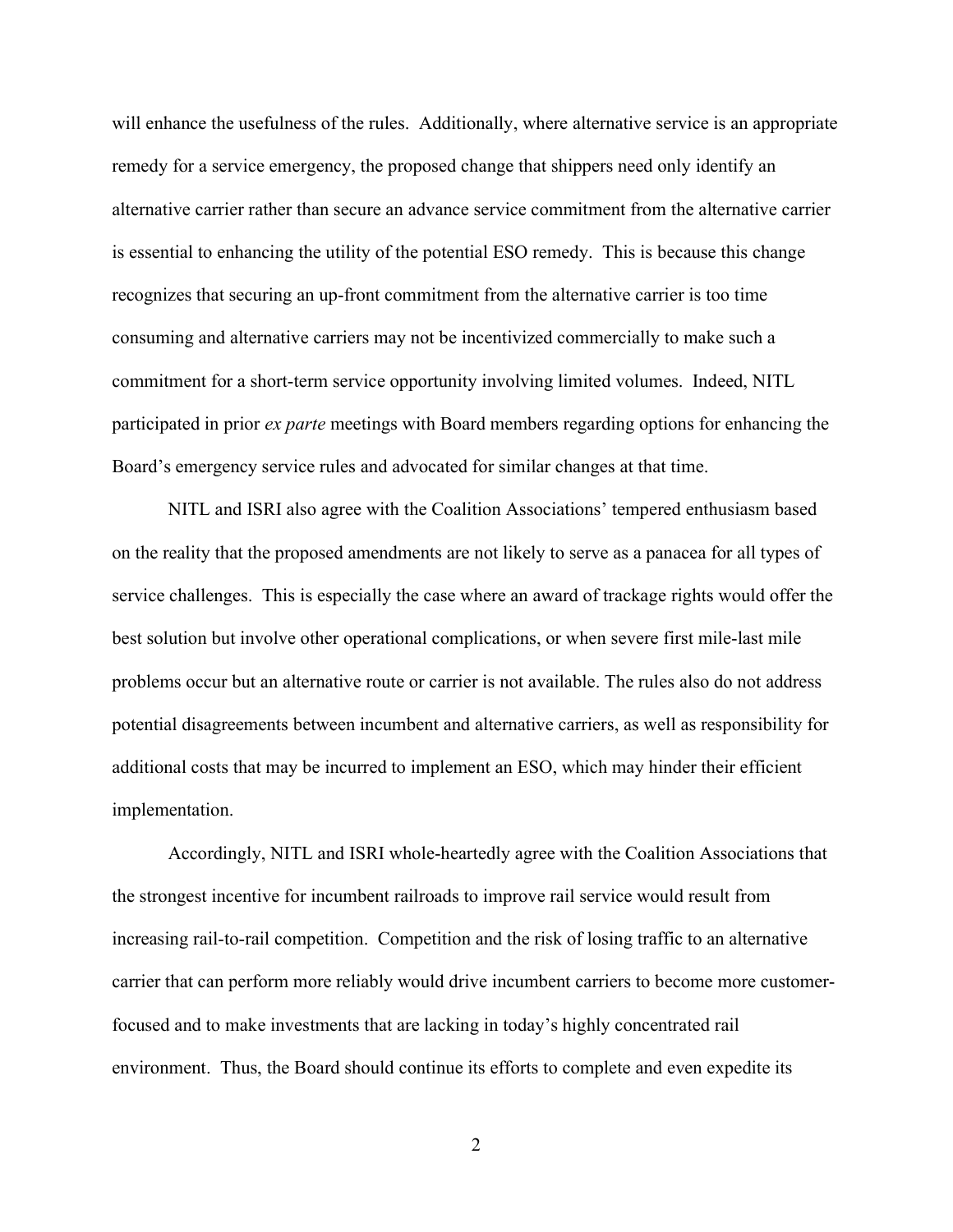resolution of its EP No. 711 (Sub-No. 1) rulemaking on reciprocal switching which would help reduce the occurrence of service disruptions.

As noted above, NITL and ISRI endorse the Reply Comments of the Coalition Associations which thoroughly address the opening comments of the Association of American Railroads and CSX and Norfolk Southern Railway ("NS"). Specifically, NITL and ISRI oppose the railroads' requests to jettison the accelerated process for addressing the most serious service problems with potentially dire consequences, and to retain the requirement for shippers to obtain an advance service commitment from an alternative carrier prior to filing a request for an  $ESO<sub>1</sub><sup>2</sup>$ since these changes offer the greatest opportunity to improve the usefulness of the ESO rules. The League and ISRI also strongly agree with the Coalition Associations that the railroads' contention that the Board may not exercise its Section 11123 authority over traffic that is covered by a contract are factually and legally incorrect and contrary to the intent of Congress. Moreover, NITL and ISRI share the concern that requiring the Board to define service emergencies in advance is too restrictive and agree that retaining the current case-by-case evaluation of service emergencies provides the Board with the flexibility necessary to apply its rules to different and potentially unpredictable circumstances.

However, one issue not addressed by the Coalition Associations in their Reply is the AAR's claim that the Board may not apply the ESO rules to exempt traffic, and NITL and ISRI will address that issue in this Reply. Specifically, AAR asserted that "[c]ertain traffic is not eligible for relief under the proposal, specifically exempt or contract traffic….In general, the Board lacks authority to provide any relief for transportation that has been exempted from

<sup>2</sup> See AAR Op. at 7-10, CSXT Op. at 3-8.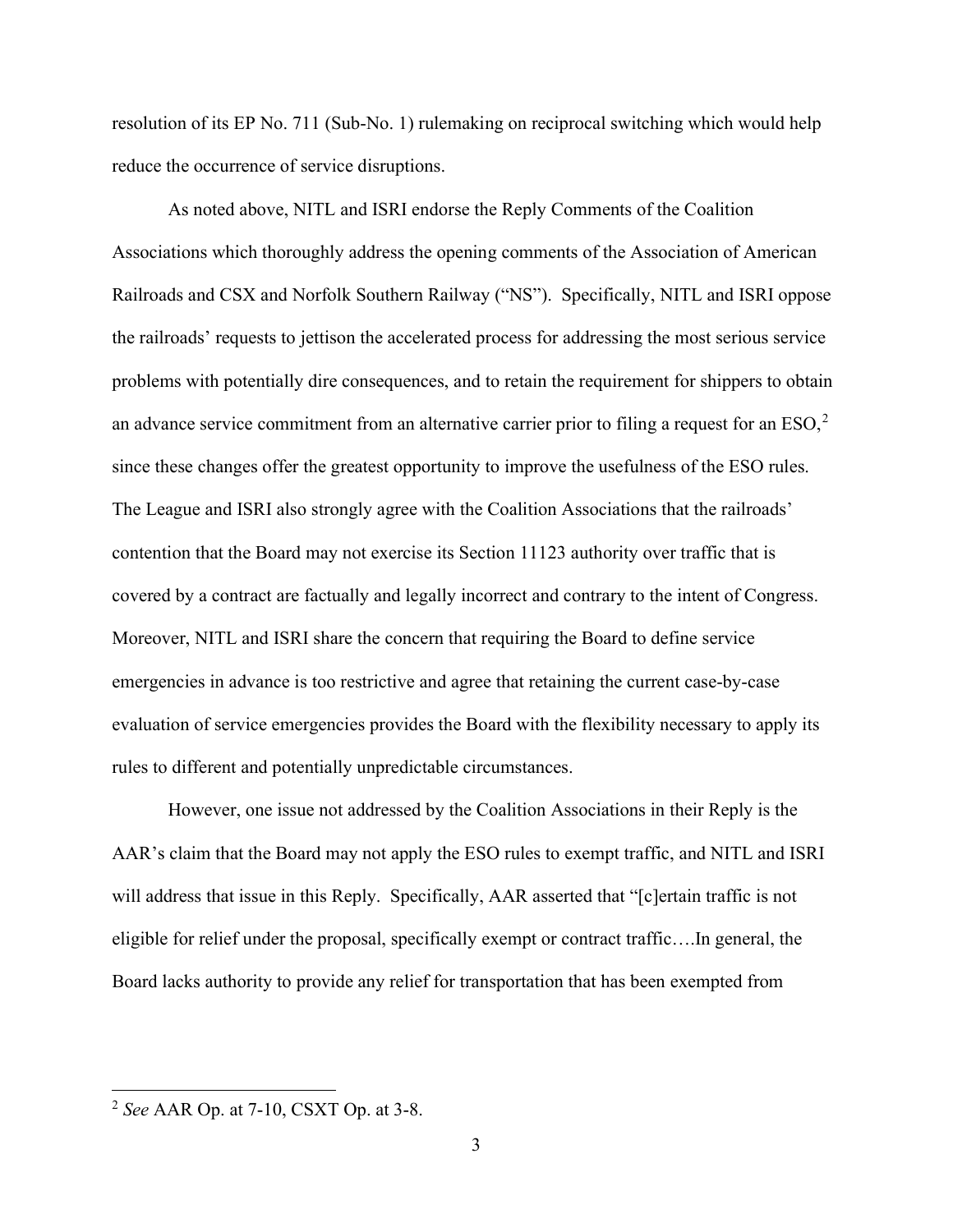regulation pursuant to 49 U.S.C. § 10502 without appropriate revocation..."<sup>3</sup> While AAR technically is correct that the Board must first revoke an exemption to permit a shipper to access a Board remedy that is not otherwise excepted from the exemption,<sup>4</sup> AAR ignores recent precedent in which the Board granted a partial revocation of the agricultural commodities exemption codified at 49 C.F.R. § 1039.10 in order to apply demurrage regulation under circumstances substantially similar to those involved with emergency service.<sup>5</sup>

Specifically, in its EP 760 proceeding, the Board partially revoked the agricultural commodities exemption after determining that:

- Numerous parties, including agricultural shippers, had expressed serious concerns regarding demurrage rules and charges;<sup>6</sup>
- The Board's general principles and statutory goals involving demurrage would be undermined to the extent that demurrage was not widely subject to the Board's "reasonableness" jurisdiction;<sup>7</sup>
- Agricultural commodity shippers should be treated similarly to other shippers who were facing demurrage challenges; $8<sup>8</sup>$
- The revocation statute is broad and *only* requires the Board to find that regulation is necessary to carry out the transportation policy, thus, the Board is not obligated

<sup>3</sup> See AAR Op. at 18-20.

 $4$  49 U.S.C. § 10502(d).

<sup>5</sup> See Docket No. Ex Parte 760, Exclusion of Demurrage Regulation from Certain Class Exemptions, Feb. 28, 2020 ("EP 760").

 $6$  EP 760, slip op. at 5.

 $^7$  Id.

 $8$  EP 760, slip op. at 5.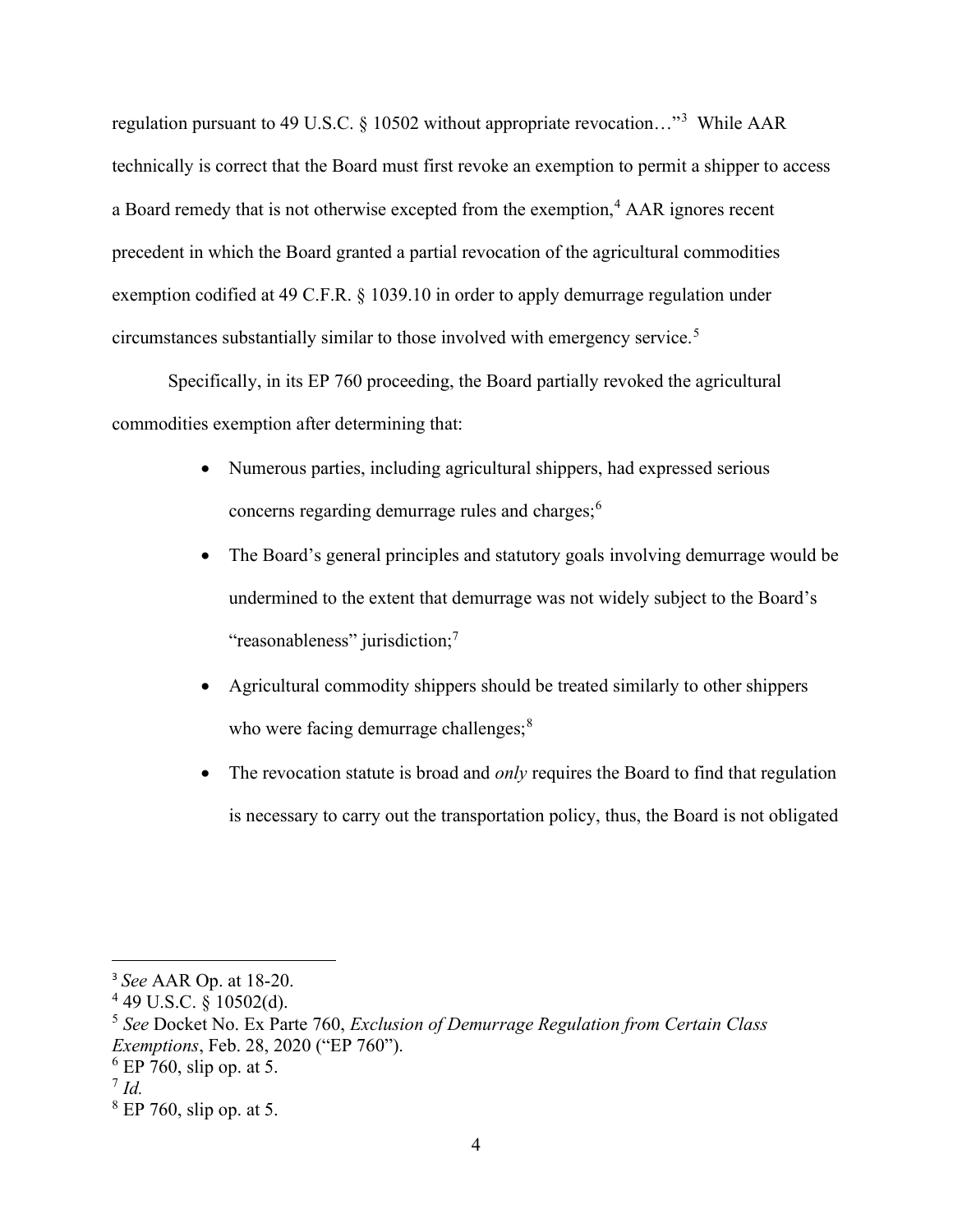to find that a railroad has abused or could abuse its market power to partially revoke an exemption;<sup>9</sup>

- Although the Board was not obligated to determine that market power abuses did or could occur, it nevertheless found that Class I railroads had the potential to exercise market power over exempt agricultural commodity shippers based on prior decisions related to the exemption and the extensive record demonstrating serious concerns involving the reasonableness of the railroads' demurrage practices;<sup>10</sup>
- Applying demurrage regulation to exempt agricultural commodities would promote several provisions of the Rail Transportation Policy codified at 49 U.S.C.  $\S$  10101;<sup>11</sup> and
- Requiring case-by-case revocations "would unduly 'add to the complexity, length, and cost of such proceedings to the parties and the Board.'"

There are substantial similarities between the Board's EP 760 partial revocation of the exemption for agricultural commodities and the circumstances involving exempt traffic and emergency service orders that should cause the Board to partially revoke existing exemptions to provide shippers of exempt commodities with direct access the Board's ESO rules. As with demurrage, serious rail service concerns have been expressed by numerous shippers currently

 $9$  See 49 U.S.C. § 10502(d) (the Board may revoke an exemption in whole or in part when it finds that regulation is necessary to carry out the transportation policy of 49 U.S.C. § 10101); EP 760, slip op at 8-9.

 $10$  EP 760, slip op. at 6-9.

 $11$  EP 760, slip op. at 9-10.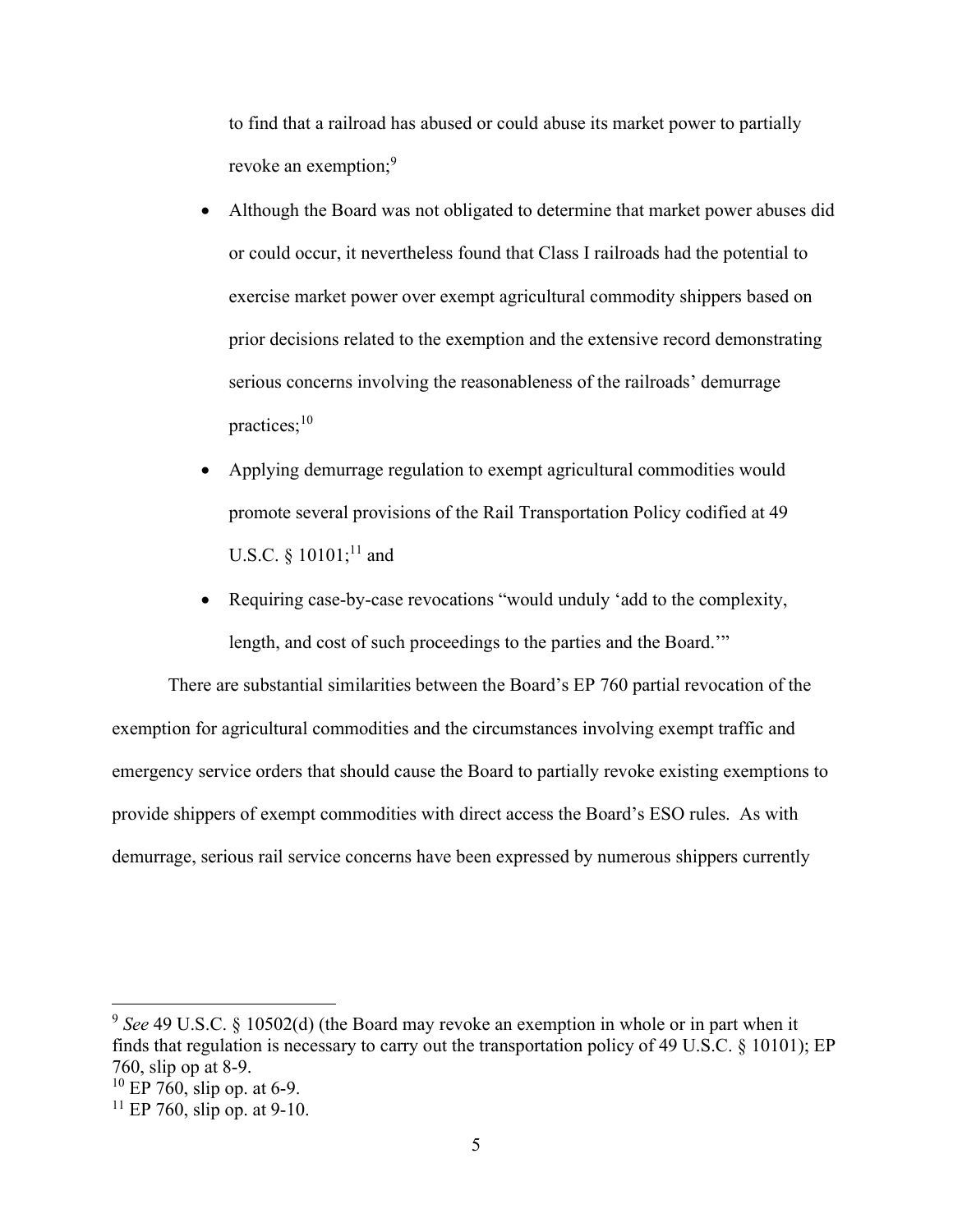and in recent years, including shippers of exempt commodities.<sup>12</sup> Based on the substantial volumes of exempt traffic, a failure by the Board to apply its ESO rules to such traffic would undermine the intent of Congress when it adopted 49 U.S.C. § 11123, as well as the principles and goals of the Board in seeking to revise its ESO rules. As noted by the Board in its Notice of this proceeding,

> Emergency service orders are designed to preserve rail service where there has been a substantial rail service issue or failure that requires immediate relief. Under 49 U.S.C. § 11123(a), the Board may issue an emergency service order where there exists "an emergency situation of such magnitude as to have substantial adverse effects on shippers, or on rail service in a region of the United States, or that a rail carrier . . . cannot transport the traffic offered to it in a manner that properly serves the public<sup>[1]</sup><sup>13</sup>

As evidenced by the recent testimony of shippers of exempt traffic in the Board's very recent EP 770 hearing, as well as testimony in the Board's prior EP 742 hearing in 2017, exempt commodity shippers face the very same rail service challenges as non-exempt traffic and should have fair and reasonable access to the Board when they face severe rail service failures, including potential facility shutdowns.<sup>14</sup> In other words, exempt shippers should be "on par"

 $12$  See generally, shipper testimony submitted in STB Ex Parte 770, Urgent Issues in Freight Rail Service (April 2022) ("EP 770") and Ex Parte 742, Public Listening Session Regarding CSX Transportation Inc.'s Rail Service Issues (Oct. 2017) ("EP 742").  $13$  EP 762, slip op. at 3 (April 22, 2022).

<sup>&</sup>lt;sup>14</sup> See e.g. EP 770 April 2022 testimony from Packaging Corporation of America, the Institute of Scrap Recycling Industries, and American Forest & Paper Association; and see e.g. EP 742 October 2017 testimony from Alliance of Automobile Manufacturers, Sand Rock Transit, Packaging Corporation of America, and American Forest & Paper Association.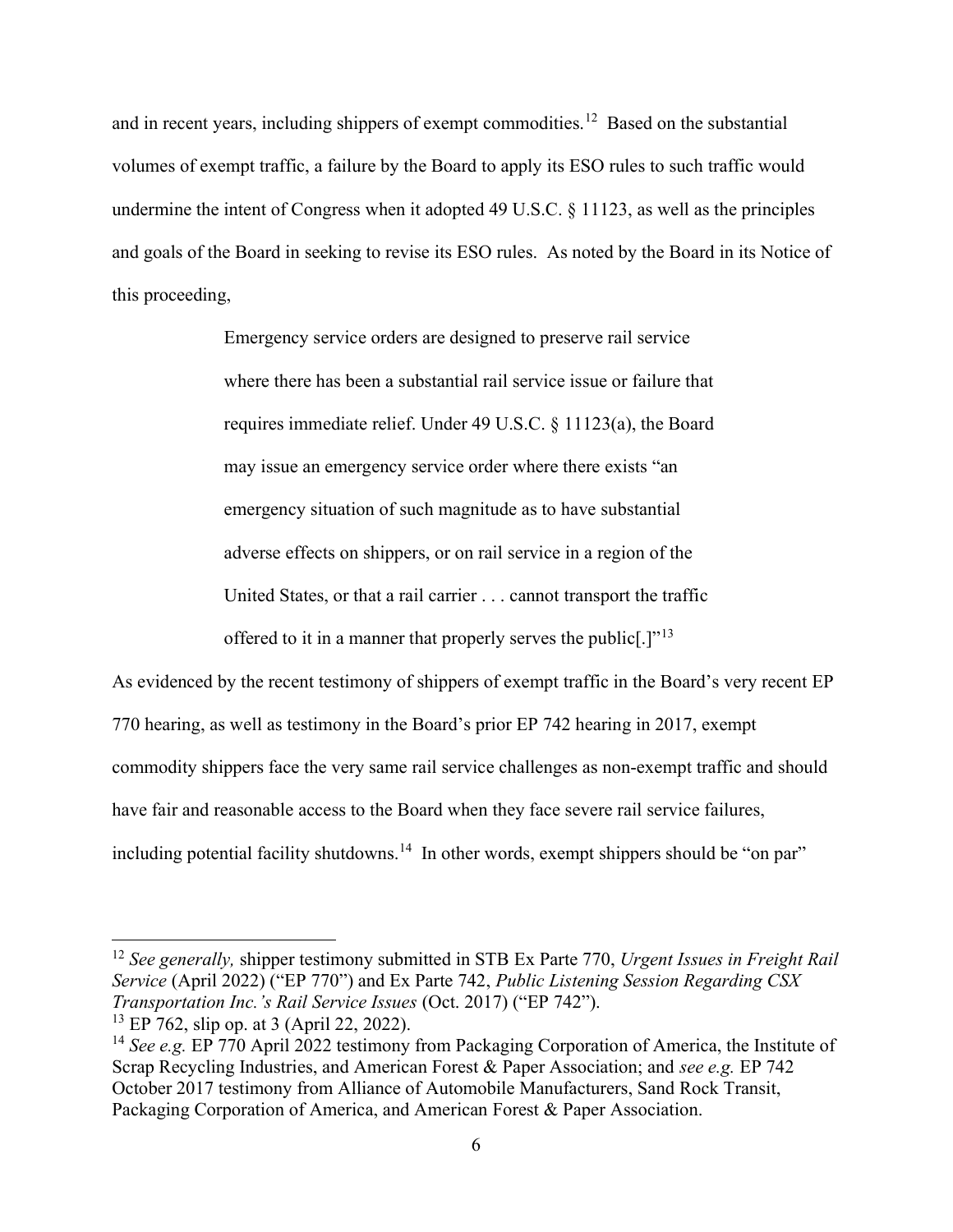with regulated traffic given the potential dire conditions and consequences addressed by the Board's section 1146 rules.

 As the Board has recognized (and contrary to the claims of AAR), the revocation statute does not mandate an extensive market analysis before a partial revocation of exemptions may be granted.<sup>15</sup> Rather, the exemption revocation statute only requires the Board to determine that applying the ESO regulations to exempt traffic would promote the national RTP. Here, that is clearly the case since the following policies would be fulfilled by a partial revocation of exemptions:

- (2) to require fair and expeditious regulatory decisions when regulation is required;
- (4) to ensure the development and continuation of a sound rail transportation system with effective competition among rail carriers and with other modes, to meet the needs of the public and the national defense;
- (5) to foster sound economic conditions in transportation and to ensure effective competition and coordination between rail carriers and other modes;
- (8) to operate transportation facilities and equipment without detriment to the public health and safety;
- (9) to encourage honest and efficient management of railroads;
- (15) to provide for the expeditious handling and resolution of all proceedings required or permitted to be brought under this part.<sup>16</sup>

Moreover, just as the Board decided in its EP 760 decision that requiring exempt

agricultural commodities to access demurrage regulation on a case-by-case basis would "unduly

'add to the complexity, length, and cost of such proceedings to the parties and the Board.'"

(NPRM, EP 760, slip op. at 6), such would be precisely the case here. In fact, given the timing

sensitivities associated with emergency service remedies, requiring exempt commodity shippers

<sup>&</sup>lt;sup>15</sup> Indeed, as the Board stated in its EP 760 Decision, "Notably, the exemption-revocation provision does not say anything about market power, in contrast to the exemption-granting provision, which, as pertinent here, requires a finding that regulation is not needed to advance the RTP or to protect shippers from the abuse of market power. Compare 49 U.S.C. § 10502(d) with id. § 10502(a)." EP 760, slip op. at 6.

<sup>&</sup>lt;sup>16</sup> 49 U.S.C. § 10101(2), (4), (5), (8), (9), and (15).